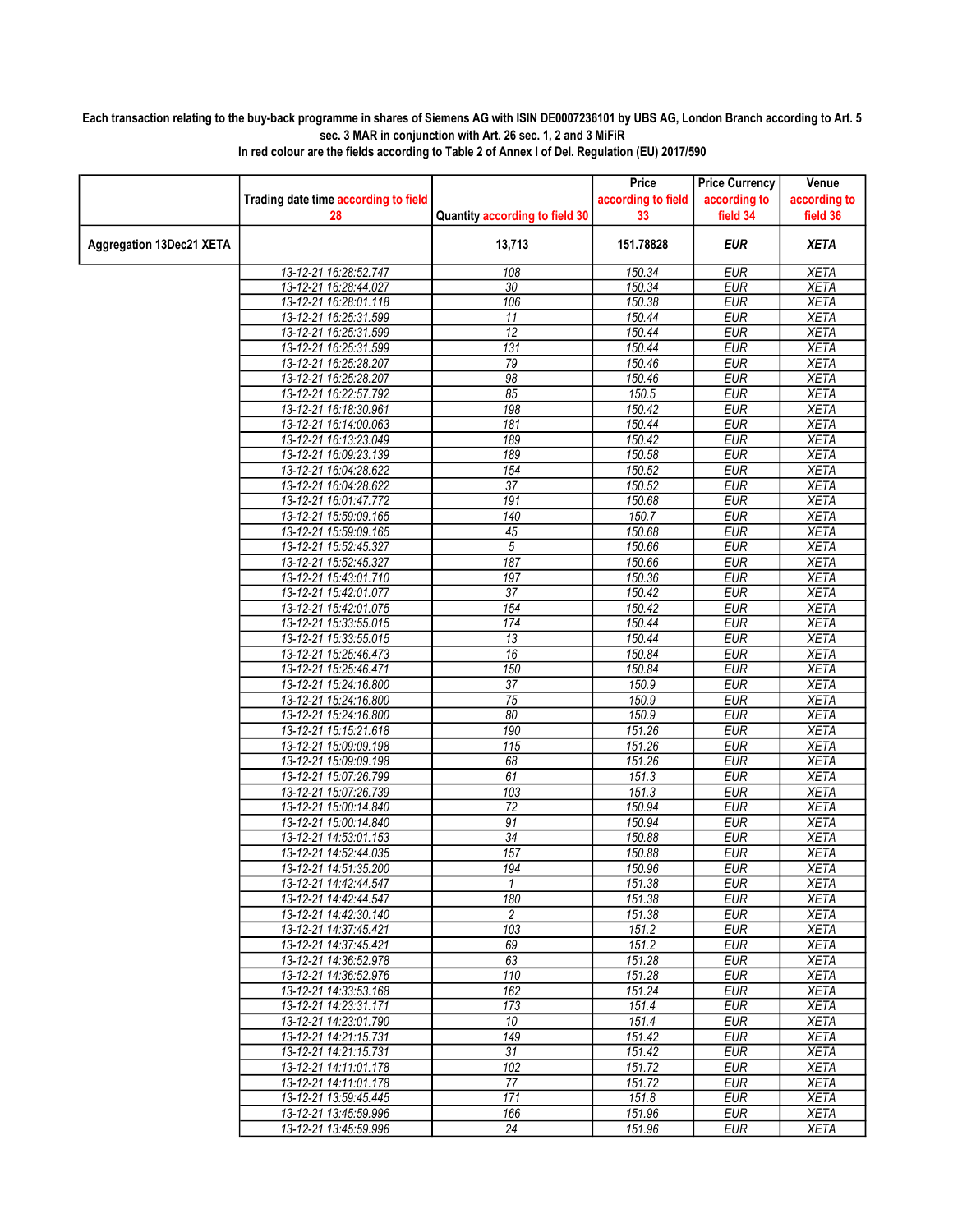| 13-12-21 13:37:49.759 | 167 | 152.04 | <b>EUR</b> | <b>XETA</b> |
|-----------------------|-----|--------|------------|-------------|
| 13-12-21 13:37:49.749 | 169 | 152.02 | <b>EUR</b> | <b>XETA</b> |
| 13-12-21 13:30:12.639 | 50  | 151.7  | <b>EUR</b> | <b>XETA</b> |
| 13-12-21 13:30:12.639 | 128 | 151.72 | <b>EUR</b> | <b>XETA</b> |
| 13-12-21 13:15:22.649 | 85  | 151.84 | <b>EUR</b> | <b>XETA</b> |
| 13-12-21 13:15:22.649 | 111 | 151.84 | <b>EUR</b> | <b>XETA</b> |
| 13-12-21 13:12:18.028 | 162 | 151.86 | <b>EUR</b> | <b>XETA</b> |
| 13-12-21 13:01:01.572 | 182 | 152.08 | <b>EUR</b> | <b>XETA</b> |
| 13-12-21 12:45:21.769 | 13  | 151.98 | <b>EUR</b> | <b>XETA</b> |
|                       |     |        |            |             |
| 13-12-21 12:45:21.769 | 146 | 151.98 | <b>EUR</b> | <b>XETA</b> |
| 13-12-21 12:45:03.022 | 88  | 151.98 | <b>EUR</b> | <b>XETA</b> |
| 13-12-21 12:45:03.022 | 12  | 151.98 | <b>EUR</b> | <b>XETA</b> |
| 13-12-21 12:44:59.870 | 91  | 151.98 | <b>EUR</b> | <b>XETA</b> |
| 13-12-21 12:29:44.820 | 162 | 152.12 | <b>EUR</b> | <b>XETA</b> |
| 13-12-21 12:13:22.975 | 178 | 152.36 | <b>EUR</b> | <b>XETA</b> |
| 13-12-21 12:09:50.008 | 28  | 152.44 | <b>EUR</b> | <b>XETA</b> |
| 13-12-21 12:09:50.007 | 158 | 152.44 | <b>EUR</b> | <b>XETA</b> |
| 13-12-21 12:02:28.460 | 180 | 152.64 | <b>EUR</b> | <b>XETA</b> |
| 13-12-21 11:48:39.240 | 183 | 152.66 | <b>EUR</b> | <b>XETA</b> |
| 13-12-21 11:47:46.563 | 50  | 152.82 | <b>EUR</b> | <b>XETA</b> |
| 13-12-21 11:47:46.563 | 119 | 152.82 | <b>EUR</b> | <b>XETA</b> |
|                       |     |        | <b>EUR</b> |             |
| 13-12-21 11:47:46.563 | 10  | 152.82 |            | <b>XETA</b> |
| 13-12-21 11:29:51.211 | 69  | 153.06 | <b>EUR</b> | <b>XETA</b> |
| 13-12-21 11:29:51.211 | 109 | 153.06 | <b>EUR</b> | <b>XETA</b> |
| 13-12-21 11:18:22.944 | 199 | 153.42 | <b>EUR</b> | <b>XETA</b> |
| 13-12-21 11:11:05.954 | 94  | 153.08 | <b>EUR</b> | <b>XETA</b> |
| 13-12-21 11:11:05.954 | 98  | 153.08 | <b>EUR</b> | <b>XETA</b> |
| 13-12-21 10:53:16.385 | 194 | 153.1  | <b>EUR</b> | <b>XETA</b> |
| 13-12-21 10:51:09.466 | 50  | 153.14 | <b>EUR</b> | <b>XETA</b> |
| 13-12-21 10:51:09.466 | 150 | 153.14 | <b>EUR</b> | <b>XETA</b> |
| 13-12-21 10:37:17.352 | 75  | 152.96 | <b>EUR</b> | <b>XETA</b> |
| 13-12-21 10:37:17.352 | 99  | 152.94 | <b>EUR</b> | <b>XETA</b> |
| 13-12-21 10:25:00.004 | 162 | 153.06 | <b>EUR</b> | <b>XETA</b> |
| 13-12-21 10:25:00.004 | 52  | 153.06 | <b>EUR</b> | <b>XETA</b> |
| 13-12-21 10:25:00.004 | 139 | 153.06 | <b>EUR</b> |             |
|                       |     |        |            | <b>XETA</b> |
| 13-12-21 10:08:31.651 | 189 | 153.38 | <b>EUR</b> | <b>XETA</b> |
| 13-12-21 10:02:24.797 | 124 | 153.34 | <b>EUR</b> | <b>XETA</b> |
| 13-12-21 10:02:24.797 | 49  | 153.34 | <b>EUR</b> | <b>XETA</b> |
| 13-12-21 09:56:20.072 | 123 | 153.36 | <b>EUR</b> | <b>XETA</b> |
| 13-12-21 09:56:20.071 | 50  | 153.36 | <b>EUR</b> | <b>XETA</b> |
| 13-12-21 09:48:54.901 | 180 | 153.34 | <b>EUR</b> | <b>XETA</b> |
| 13-12-21 09:38:35.374 | 189 | 153.04 | <b>EUR</b> | <b>XETA</b> |
| 13-12-21 09:37:06.145 | 184 | 152.98 | <b>EUR</b> | <b>XETA</b> |
| 13-12-21 09:24:00.357 | 185 | 153.12 | <b>EUR</b> | <b>XETA</b> |
| 13-12-21 09:17:36.086 | 117 | 153.24 | <b>EUR</b> | <b>XETA</b> |
| 13-12-21 09:17:23.832 | 60  | 153.24 | <b>EUR</b> | <b>XETA</b> |
| 13-12-21 09:15:47.335 | 180 | 153.28 | <b>EUR</b> | <b>XETA</b> |
| 13-12-21 09:08:41.966 | 196 | 152.56 | <b>EUR</b> | <b>XETA</b> |
| 13-12-21 08:59:26.578 | 173 | 152.36 | <b>EUR</b> | <b>XETA</b> |
| 13-12-21 08:55:35.105 | 194 | 152.28 | <b>EUR</b> | <b>XETA</b> |
|                       |     |        |            |             |
| 13-12-21 08:54:13.750 | 21  | 152.24 | <b>EUR</b> | <b>XETA</b> |
| 13-12-21 08:54:13.750 | 58  | 152.24 | <b>EUR</b> | <b>XETA</b> |
| 13-12-21 08:54:13.750 | 97  | 152.24 | <b>EUR</b> | <b>XETA</b> |
| 13-12-21 08:44:10.789 | 200 | 151.68 | <b>EUR</b> | <b>XETA</b> |
| 13-12-21 08:36:32.170 | 47  | 151.6  | <b>EUR</b> | <b>XETA</b> |
| 13-12-21 08:36:32.170 | 113 | 151.6  | <b>EUR</b> | <b>XETA</b> |
| 13-12-21 08:36:32.170 | 186 | 151.6  | <b>EUR</b> | <b>XETA</b> |
| 13-12-21 08:26:27.128 | 196 | 151.5  | <b>EUR</b> | <b>XETA</b> |
| 13-12-21 08:23:25.362 | 167 | 151.56 | <b>EUR</b> | <b>XETA</b> |
| 13-12-21 08:22:23.420 | 171 | 151.46 | <b>EUR</b> | <b>XETA</b> |
| 13-12-21 08:16:53.270 | 15  | 151.12 | <b>EUR</b> | <b>XETA</b> |
| 13-12-21 08:16:53.270 | 167 | 151.12 | <b>EUR</b> | <b>XETA</b> |
|                       |     |        |            |             |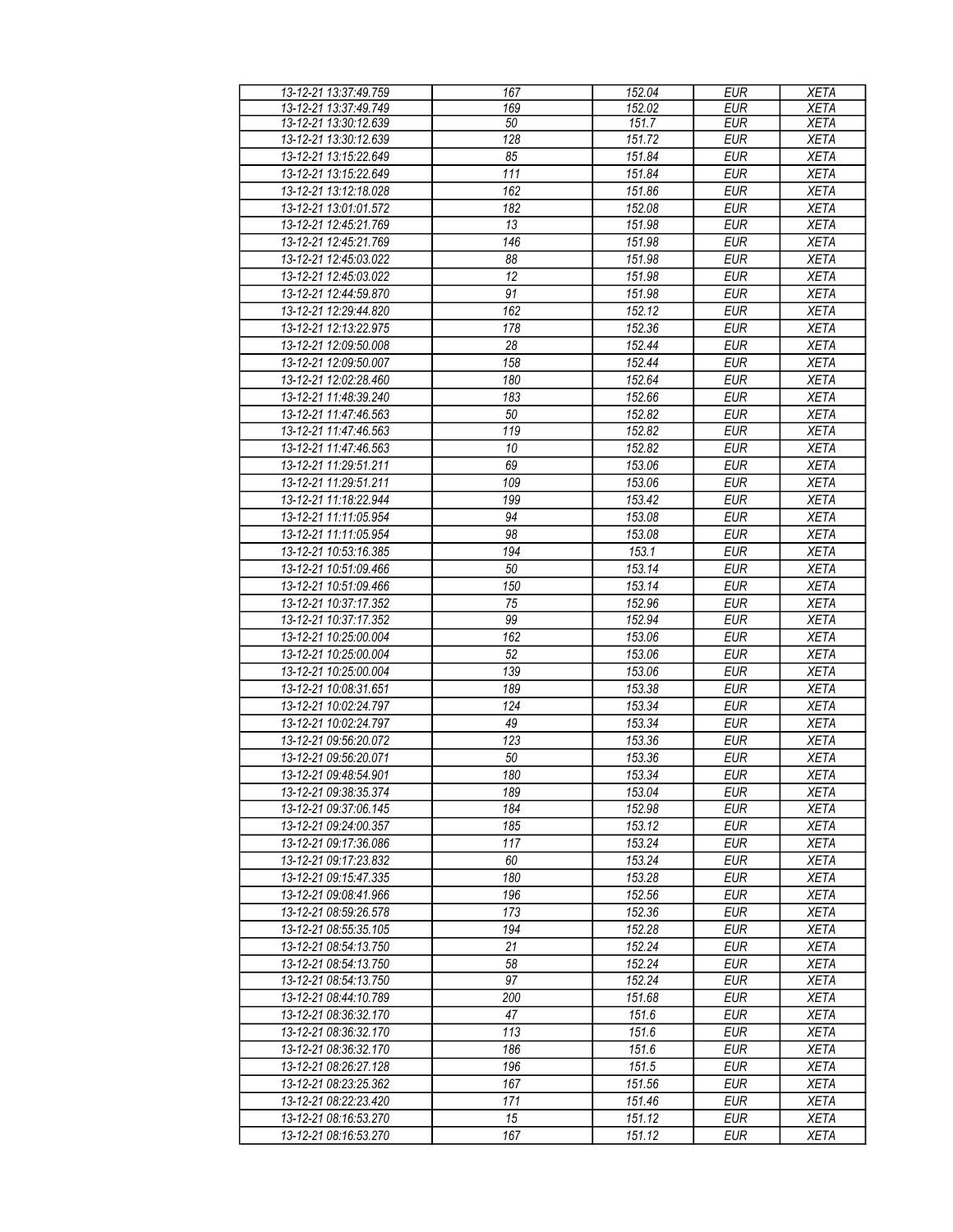| 13-12-21 08:12:05.127 | 110<br>. . | 150.92 | EUR | <i>XET/</i> |
|-----------------------|------------|--------|-----|-------------|
| 13-12-21 08:12:05.127 | 60         | 150.92 | EUR | <b>YET</b>  |
| 13-12-21 08:04:42.360 | 161        | 151.12 | EUR | <b>YET</b>  |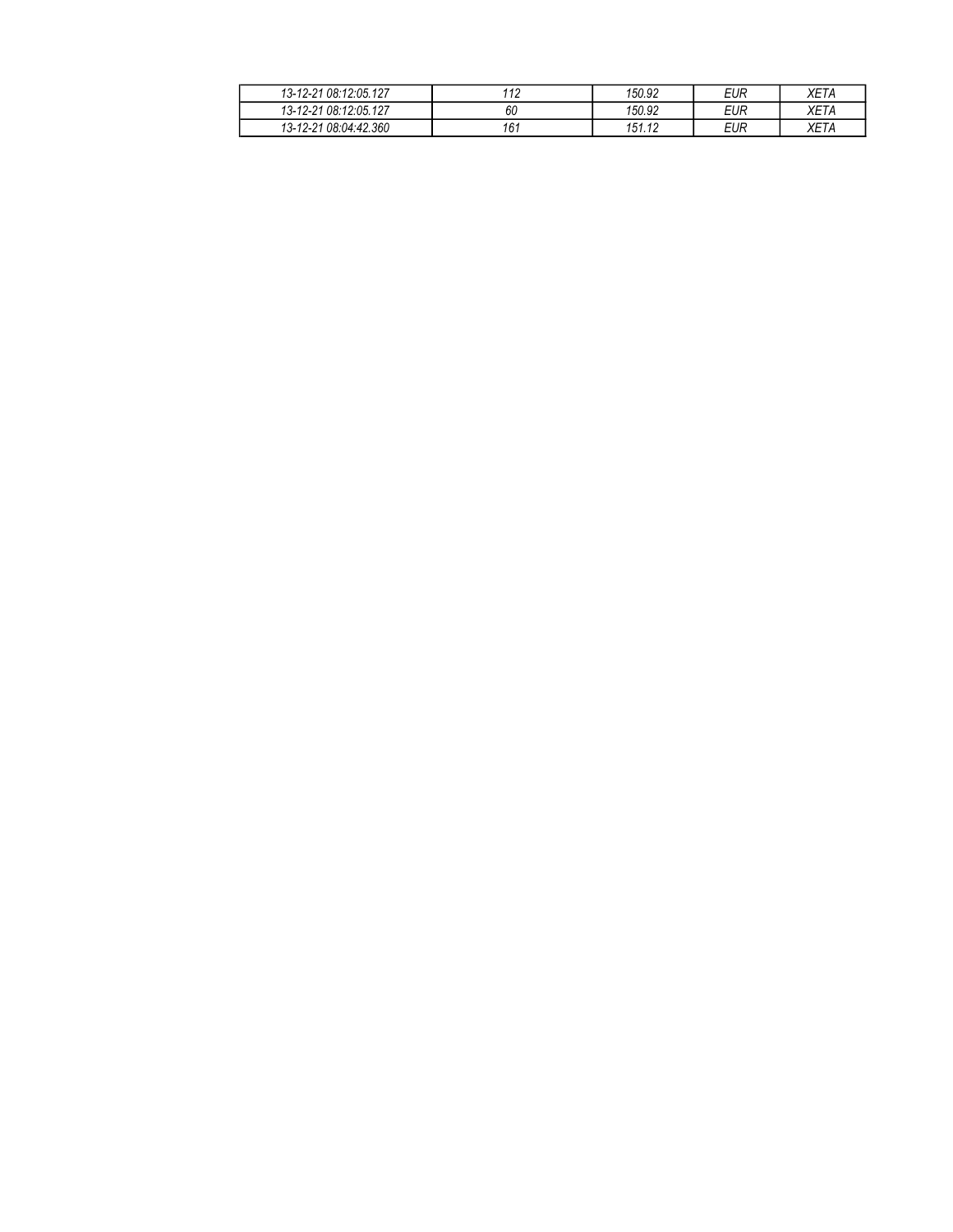## Each order relating to the buy-back programme above according to Art. 5 sec. 3 MAR in conjunction with Art. 25 sec. 1 and 2 MiFiR

In red colour are the fields according to Table 2 of the Annex of Del. Regulation (EU) 2017/580; alternatively you may report the

| Date and Time according to field 9 | <b>Segment MIC code</b><br>according to field 16 | <b>Transaction price</b><br>according to field 28 | <b>Price currency according</b><br>to field 29 | <b>Buy-sell indicator</b><br>according to field 32 |
|------------------------------------|--------------------------------------------------|---------------------------------------------------|------------------------------------------------|----------------------------------------------------|
| 13-12-21 16:28:52.747              | <b>XETA</b>                                      | 150.34                                            | <b>EUR</b>                                     | <b>BUY</b>                                         |
| 13-12-21 16:28:44.027              | <b>XETA</b>                                      | 150.34                                            | <b>EUR</b>                                     | <b>BUY</b>                                         |
| 13-12-21 16:28:01.118              | <b>XETA</b>                                      | 150.38                                            | <b>EUR</b>                                     | <b>BUY</b>                                         |
| 13-12-21 16:25:31.599              | <b>XETA</b>                                      | 150.44                                            | <b>EUR</b>                                     | <b>BUY</b>                                         |
| 13-12-21 16:25:31.599              | <b>XETA</b>                                      | 150.44                                            | <b>EUR</b>                                     | <b>BUY</b>                                         |
| 13-12-21 16:25:31.599              | <b>XETA</b>                                      | 150.44                                            | <b>EUR</b>                                     | <b>BUY</b>                                         |
| 13-12-21 16:25:28.207              | <b>XETA</b>                                      | 150.46                                            | <b>EUR</b>                                     | <b>BUY</b>                                         |
| 13-12-21 16:25:28.207              | <b>XETA</b>                                      | 150.46                                            | <b>EUR</b>                                     | <b>BUY</b>                                         |
| 13-12-21 16:22:57.792              | <b>XETA</b>                                      | 150.5                                             | <b>EUR</b>                                     | <b>BUY</b>                                         |
| 13-12-21 16:18:30.961              | <b>XETA</b>                                      | 150.42                                            | <b>EUR</b>                                     | <b>BUY</b>                                         |
| 13-12-21 16:14:00.063              | <b>XETA</b>                                      | 150.44                                            | <b>EUR</b>                                     | <b>BUY</b>                                         |
| 13-12-21 16:13:23.049              | <b>XETA</b>                                      | 150.42                                            | <b>EUR</b>                                     | <b>BUY</b>                                         |
| 13-12-21 16:09:23.139              | <b>XETA</b>                                      | 150.58                                            | <b>EUR</b>                                     | <b>BUY</b>                                         |
| 13-12-21 16:04:28.622              | <b>XETA</b>                                      | 150.52                                            | <b>EUR</b>                                     | <b>BUY</b>                                         |
| 13-12-21 16:04:28.622              | <b>XETA</b>                                      | 150.52                                            | <b>EUR</b>                                     | <b>BUY</b>                                         |
| 13-12-21 16:01:47.772              | <b>XETA</b>                                      | 150.68                                            | <b>EUR</b>                                     | <b>BUY</b>                                         |
| 13-12-21 15:59:09.165              | <b>XETA</b>                                      | 150.7                                             | <b>EUR</b>                                     | <b>BUY</b>                                         |
| 13-12-21 15:59:09.165              | <b>XETA</b>                                      | 150.68                                            | <b>EUR</b>                                     | <b>BUY</b>                                         |
| 13-12-21 15:52:45.327              | <b>XETA</b>                                      | 150.66                                            | <b>EUR</b>                                     | <b>BUY</b>                                         |
| 13-12-21 15:52:45.327              | <b>XETA</b>                                      | 150.66                                            | <b>EUR</b>                                     | <b>BUY</b>                                         |
| 13-12-21 15:43:01.710              | <b>XETA</b>                                      | 150.36                                            | <b>EUR</b>                                     | <b>BUY</b>                                         |
| 13-12-21 15:42:01.077              | <b>XETA</b>                                      | 150.42                                            | <b>EUR</b>                                     | <b>BUY</b>                                         |
| 13-12-21 15:42:01.075              | <b>XETA</b>                                      | 150.42                                            | <b>EUR</b>                                     | <b>BUY</b>                                         |
| 13-12-21 15:33:55.015              | <b>XETA</b>                                      | 150.44                                            | <b>EUR</b>                                     | <b>BUY</b>                                         |
| 13-12-21 15:33:55.015              | <b>XETA</b>                                      | 150.44                                            | <b>EUR</b>                                     | <b>BUY</b>                                         |
| 13-12-21 15:25:46.473              | <b>XETA</b>                                      | 150.84                                            | <b>EUR</b>                                     | <b>BUY</b>                                         |
| 13-12-21 15:25:46.471              | <b>XETA</b>                                      | 150.84                                            | <b>EUR</b>                                     | <b>BUY</b>                                         |
| 13-12-21 15:24:16.800              | <b>XETA</b>                                      | 150.9                                             | <b>EUR</b>                                     | <b>BUY</b>                                         |
| 13-12-21 15:24:16.800              | <b>XETA</b>                                      | 150.9                                             | <b>EUR</b>                                     | <b>BUY</b>                                         |
| 13-12-21 15:24:16.800              | <b>XETA</b>                                      | 150.9                                             | <b>EUR</b>                                     | <b>BUY</b>                                         |
| 13-12-21 15:15:21.618              | <b>XETA</b>                                      | 151.26                                            | <b>EUR</b>                                     | <b>BUY</b>                                         |
| 13-12-21 15:09:09.198              | <b>XETA</b>                                      | 151.26                                            | <b>EUR</b>                                     | <b>BUY</b>                                         |
| 13-12-21 15:09:09.198              | <b>XETA</b>                                      | 151.26                                            | <b>EUR</b>                                     | <b>BUY</b>                                         |
| 13-12-21 15:07:26.799              | <b>XETA</b>                                      | 151.3                                             | <b>EUR</b>                                     | <b>BUY</b>                                         |
| 13-12-21 15:07:26.739              | <b>XETA</b>                                      | 151.3                                             | <b>EUR</b>                                     | <b>BUY</b>                                         |
| 13-12-21 15:00:14.840              | XETA                                             | 150.94                                            | <b>EUR</b>                                     | <b>BUY</b>                                         |
| 13-12-21 15:00:14.840              | <b>XETA</b>                                      | 150.94                                            | <b>EUR</b>                                     | <b>BUY</b>                                         |
| 13-12-21 14:53:01.153              | <b>XETA</b>                                      | 150.88                                            | <b>EUR</b>                                     | <b>BUY</b>                                         |
| 13-12-21 14:52:44.035              | <b>XETA</b>                                      | 150.88                                            | <b>EUR</b>                                     | <b>BUY</b>                                         |
| 13-12-21 14:51:35.200              | <b>XETA</b>                                      | 150.96                                            | <b>EUR</b>                                     | <b>BUY</b>                                         |
| 13-12-21 14:42:44.547              | <b>XETA</b>                                      | 151.38                                            | <b>EUR</b>                                     | <b>BUY</b>                                         |
| 13-12-21 14:42:44.547              | <b>XETA</b>                                      | 151.38                                            | <b>EUR</b>                                     | <b>BUY</b>                                         |
| 13-12-21 14:42:30.140              | <b>XETA</b>                                      | 151.38                                            | <b>EUR</b>                                     | <b>BUY</b>                                         |
| 13-12-21 14:37:45.421              | <b>XETA</b>                                      | 151.2                                             | <b>EUR</b>                                     | <b>BUY</b>                                         |
| 13-12-21 14:37:45.421              | <b>XETA</b>                                      | 151.2                                             | <b>EUR</b>                                     | <b>BUY</b>                                         |
| 13-12-21 14:36:52.978              | <b>XETA</b>                                      | 151.28                                            | <b>EUR</b>                                     | <b>BUY</b>                                         |
| 13-12-21 14:36:52.976              | <b>XETA</b>                                      | 151.28                                            | <b>EUR</b><br><b>EUR</b>                       | <b>BUY</b>                                         |
| 13-12-21 14:33:53.168              | <b>XETA</b>                                      | 151.24                                            |                                                | <b>BUY</b>                                         |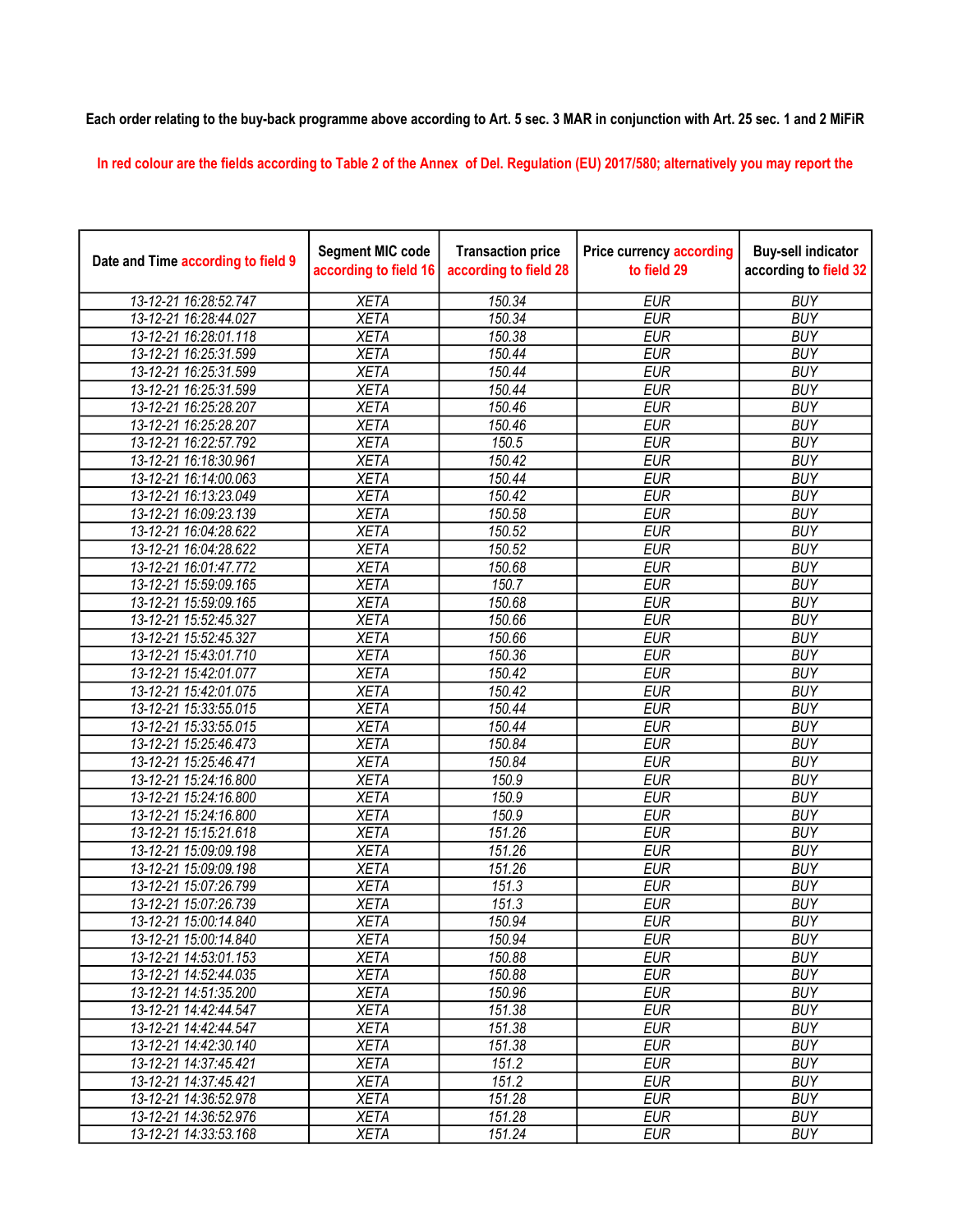| <b>XETA</b><br>$\overline{151.4}$<br><b>EUR</b><br><b>BUY</b><br>13-12-21 14:23:01.790<br>$\overline{151.42}$<br><b>EUR</b><br><b>BUY</b><br>13-12-21 14:21:15.731<br><b>XETA</b><br><b>XETA</b><br>151.42<br><b>EUR</b><br><b>BUY</b><br>13-12-21 14:21:15.731<br>151.72<br>13-12-21 14:11:01.178<br><b>XETA</b><br><b>EUR</b><br><b>BUY</b><br>13-12-21 14:11:01.178<br>151.72<br><b>EUR</b><br><b>BUY</b><br><b>XETA</b><br>13-12-21 13:59:45.445<br><b>EUR</b><br><b>XETA</b><br>151.8<br><b>BUY</b><br><b>EUR</b><br>13-12-21 13:45:59.996<br><b>XETA</b><br>151.96<br><b>BUY</b><br>13-12-21 13:45:59.996<br><b>XETA</b><br>151.96<br><b>EUR</b><br><b>BUY</b><br><b>XETA</b><br><b>EUR</b><br><b>BUY</b><br>13-12-21 13:37:49.759<br>152.04<br><b>XETA</b><br>152.02<br><b>EUR</b><br><b>BUY</b><br>13-12-21 13:37:49.749<br><b>EUR</b><br><b>BUY</b><br><b>XETA</b><br>151.7<br>13-12-21 13:30:12.639<br>13-12-21 13:30:12.639<br><b>XETA</b><br>151.72<br><b>EUR</b><br><b>BUY</b><br>13-12-21 13:15:22.649<br><b>XETA</b><br>151.84<br><b>EUR</b><br><b>BUY</b><br><b>EUR</b><br><b>BUY</b><br>13-12-21 13:15:22.649<br><b>XETA</b><br>151.84<br><b>EUR</b><br><b>BUY</b><br>13-12-21 13:12:18.028<br><b>XETA</b><br>151.86<br><b>BUY</b><br>13-12-21 13:01:01.572<br><b>XETA</b><br>152.08<br><b>EUR</b><br><b>EUR</b><br><b>BUY</b><br>13-12-21 12:45:21.769<br><b>XETA</b><br>151.98<br><b>XETA</b><br>151.98<br><b>EUR</b><br><b>BUY</b><br>13-12-21 12:45:21.769<br><b>EUR</b><br><b>BUY</b><br>13-12-21 12:45:03.022<br><b>XETA</b><br>151.98<br><b>XETA</b><br><b>EUR</b><br><b>BUY</b><br>13-12-21 12:45:03.022<br>151.98<br><b>XETA</b><br>151.98<br><b>EUR</b><br><b>BUY</b><br>13-12-21 12:44:59.870<br>152.12<br><b>EUR</b><br><b>BUY</b><br>13-12-21 12:29:44.820<br><b>XETA</b><br>152.36<br><b>EUR</b><br><b>BUY</b><br>13-12-21 12:13:22.975<br><b>XETA</b><br>152.44<br><b>EUR</b><br><b>BUY</b><br>13-12-21 12:09:50.008<br><b>XETA</b><br>152.44<br>13-12-21 12:09:50.007<br><b>XETA</b><br><b>EUR</b><br><b>BUY</b><br><b>EUR</b><br>13-12-21 12:02:28.460<br><b>XETA</b><br>152.64<br><b>BUY</b><br><b>EUR</b><br>13-12-21 11:48:39.240<br><b>XETA</b><br>152.66<br><b>BUY</b><br>152.82<br><b>EUR</b><br><b>BUY</b><br>13-12-21 11:47:46.563<br><b>XETA</b><br>13-12-21 11:47:46.563<br><b>XETA</b><br>152.82<br><b>EUR</b><br><b>BUY</b><br>152.82<br><b>EUR</b><br><b>BUY</b><br>13-12-21 11:47:46.563<br><b>XETA</b><br>13-12-21 11:29:51.211<br><b>XETA</b><br>153.06<br><b>EUR</b><br><b>BUY</b><br>13-12-21 11:29:51.211<br>153.06<br><b>EUR</b><br><b>BUY</b><br><b>XETA</b><br>13-12-21 11:18:22.944<br><b>BUY</b><br><b>XETA</b><br>153.42<br><b>EUR</b><br>153.08<br><b>EUR</b><br><b>BUY</b><br>13-12-21 11:11:05.954<br><b>XETA</b><br><b>XETA</b><br><b>EUR</b><br><b>BUY</b><br>13-12-21 11:11:05.954<br>153.08<br><b>XETA</b><br>153.1<br><b>EUR</b><br><b>BUY</b><br>13-12-21 10:53:16.385<br><b>XETA</b><br>153.14<br><b>EUR</b><br><b>BUY</b><br>13-12-21 10:51:09.466<br>153.14<br><b>EUR</b><br><b>BUY</b><br>13-12-21 10:51:09.466<br><b>XETA</b><br>152.96<br><b>EUR</b><br><b>BUY</b><br>13-12-21 10:37:17.352<br><b>XETA</b><br>152.94<br><b>EUR</b><br><b>BUY</b><br>13-12-21 10:37:17.352<br><b>XETA</b><br><b>BUY</b><br><b>XETA</b><br>153.06<br><b>EUR</b><br>13-12-21 10:25:00.004<br><b>EUR</b><br><b>BUY</b><br>13-12-21 10:25:00.004<br><b>XETA</b><br>153.06<br><b>EUR</b><br><b>BUY</b><br><b>XETA</b><br>153.06<br>13-12-21 10:25:00.004<br>153.38<br><b>EUR</b><br><b>BUY</b><br>13-12-21 10:08:31.651<br><b>XETA</b><br><b>XETA</b><br><b>EUR</b><br><b>BUY</b><br>13-12-21 10:02:24.797<br>153.34<br>153.34<br><b>EUR</b><br><b>BUY</b><br>13-12-21 10:02:24.797<br>XETA<br><b>EUR</b><br><b>BUY</b><br><b>XETA</b><br>153.36<br>13-12-21 09:56:20.072<br>153.36<br><b>EUR</b><br><b>BUY</b><br>13-12-21 09:56:20.071<br><b>XETA</b><br>153.34<br><b>BUY</b><br><b>EUR</b><br>13-12-21 09:48:54.901<br><b>XETA</b><br>153.04<br><b>EUR</b><br><b>BUY</b><br>13-12-21 09:38:35.374<br><b>XETA</b><br><b>EUR</b><br><b>BUY</b><br><b>XETA</b><br>152.98<br>13-12-21 09:37:06.145<br>153.12<br><b>EUR</b><br><b>BUY</b><br>13-12-21 09:24:00.357<br><b>XETA</b> | 13-12-21 14:23:31.171 | <b>XETA</b> | 151.4  | <b>EUR</b> | <b>BUY</b> |
|-------------------------------------------------------------------------------------------------------------------------------------------------------------------------------------------------------------------------------------------------------------------------------------------------------------------------------------------------------------------------------------------------------------------------------------------------------------------------------------------------------------------------------------------------------------------------------------------------------------------------------------------------------------------------------------------------------------------------------------------------------------------------------------------------------------------------------------------------------------------------------------------------------------------------------------------------------------------------------------------------------------------------------------------------------------------------------------------------------------------------------------------------------------------------------------------------------------------------------------------------------------------------------------------------------------------------------------------------------------------------------------------------------------------------------------------------------------------------------------------------------------------------------------------------------------------------------------------------------------------------------------------------------------------------------------------------------------------------------------------------------------------------------------------------------------------------------------------------------------------------------------------------------------------------------------------------------------------------------------------------------------------------------------------------------------------------------------------------------------------------------------------------------------------------------------------------------------------------------------------------------------------------------------------------------------------------------------------------------------------------------------------------------------------------------------------------------------------------------------------------------------------------------------------------------------------------------------------------------------------------------------------------------------------------------------------------------------------------------------------------------------------------------------------------------------------------------------------------------------------------------------------------------------------------------------------------------------------------------------------------------------------------------------------------------------------------------------------------------------------------------------------------------------------------------------------------------------------------------------------------------------------------------------------------------------------------------------------------------------------------------------------------------------------------------------------------------------------------------------------------------------------------------------------------------------------------------------------------------------------------------------------------------------------------------------------------------------------------------------------------------------------------------------------------------------------------------------------------------------------------------------------------------------------------------------------------------------------------------------------------------------------------------------------------------------------------------------------------------------------------------------------------------------------------------------------------------------------------------------|-----------------------|-------------|--------|------------|------------|
|                                                                                                                                                                                                                                                                                                                                                                                                                                                                                                                                                                                                                                                                                                                                                                                                                                                                                                                                                                                                                                                                                                                                                                                                                                                                                                                                                                                                                                                                                                                                                                                                                                                                                                                                                                                                                                                                                                                                                                                                                                                                                                                                                                                                                                                                                                                                                                                                                                                                                                                                                                                                                                                                                                                                                                                                                                                                                                                                                                                                                                                                                                                                                                                                                                                                                                                                                                                                                                                                                                                                                                                                                                                                                                                                                                                                                                                                                                                                                                                                                                                                                                                                                                                                                                     |                       |             |        |            |            |
|                                                                                                                                                                                                                                                                                                                                                                                                                                                                                                                                                                                                                                                                                                                                                                                                                                                                                                                                                                                                                                                                                                                                                                                                                                                                                                                                                                                                                                                                                                                                                                                                                                                                                                                                                                                                                                                                                                                                                                                                                                                                                                                                                                                                                                                                                                                                                                                                                                                                                                                                                                                                                                                                                                                                                                                                                                                                                                                                                                                                                                                                                                                                                                                                                                                                                                                                                                                                                                                                                                                                                                                                                                                                                                                                                                                                                                                                                                                                                                                                                                                                                                                                                                                                                                     |                       |             |        |            |            |
|                                                                                                                                                                                                                                                                                                                                                                                                                                                                                                                                                                                                                                                                                                                                                                                                                                                                                                                                                                                                                                                                                                                                                                                                                                                                                                                                                                                                                                                                                                                                                                                                                                                                                                                                                                                                                                                                                                                                                                                                                                                                                                                                                                                                                                                                                                                                                                                                                                                                                                                                                                                                                                                                                                                                                                                                                                                                                                                                                                                                                                                                                                                                                                                                                                                                                                                                                                                                                                                                                                                                                                                                                                                                                                                                                                                                                                                                                                                                                                                                                                                                                                                                                                                                                                     |                       |             |        |            |            |
|                                                                                                                                                                                                                                                                                                                                                                                                                                                                                                                                                                                                                                                                                                                                                                                                                                                                                                                                                                                                                                                                                                                                                                                                                                                                                                                                                                                                                                                                                                                                                                                                                                                                                                                                                                                                                                                                                                                                                                                                                                                                                                                                                                                                                                                                                                                                                                                                                                                                                                                                                                                                                                                                                                                                                                                                                                                                                                                                                                                                                                                                                                                                                                                                                                                                                                                                                                                                                                                                                                                                                                                                                                                                                                                                                                                                                                                                                                                                                                                                                                                                                                                                                                                                                                     |                       |             |        |            |            |
|                                                                                                                                                                                                                                                                                                                                                                                                                                                                                                                                                                                                                                                                                                                                                                                                                                                                                                                                                                                                                                                                                                                                                                                                                                                                                                                                                                                                                                                                                                                                                                                                                                                                                                                                                                                                                                                                                                                                                                                                                                                                                                                                                                                                                                                                                                                                                                                                                                                                                                                                                                                                                                                                                                                                                                                                                                                                                                                                                                                                                                                                                                                                                                                                                                                                                                                                                                                                                                                                                                                                                                                                                                                                                                                                                                                                                                                                                                                                                                                                                                                                                                                                                                                                                                     |                       |             |        |            |            |
|                                                                                                                                                                                                                                                                                                                                                                                                                                                                                                                                                                                                                                                                                                                                                                                                                                                                                                                                                                                                                                                                                                                                                                                                                                                                                                                                                                                                                                                                                                                                                                                                                                                                                                                                                                                                                                                                                                                                                                                                                                                                                                                                                                                                                                                                                                                                                                                                                                                                                                                                                                                                                                                                                                                                                                                                                                                                                                                                                                                                                                                                                                                                                                                                                                                                                                                                                                                                                                                                                                                                                                                                                                                                                                                                                                                                                                                                                                                                                                                                                                                                                                                                                                                                                                     |                       |             |        |            |            |
|                                                                                                                                                                                                                                                                                                                                                                                                                                                                                                                                                                                                                                                                                                                                                                                                                                                                                                                                                                                                                                                                                                                                                                                                                                                                                                                                                                                                                                                                                                                                                                                                                                                                                                                                                                                                                                                                                                                                                                                                                                                                                                                                                                                                                                                                                                                                                                                                                                                                                                                                                                                                                                                                                                                                                                                                                                                                                                                                                                                                                                                                                                                                                                                                                                                                                                                                                                                                                                                                                                                                                                                                                                                                                                                                                                                                                                                                                                                                                                                                                                                                                                                                                                                                                                     |                       |             |        |            |            |
|                                                                                                                                                                                                                                                                                                                                                                                                                                                                                                                                                                                                                                                                                                                                                                                                                                                                                                                                                                                                                                                                                                                                                                                                                                                                                                                                                                                                                                                                                                                                                                                                                                                                                                                                                                                                                                                                                                                                                                                                                                                                                                                                                                                                                                                                                                                                                                                                                                                                                                                                                                                                                                                                                                                                                                                                                                                                                                                                                                                                                                                                                                                                                                                                                                                                                                                                                                                                                                                                                                                                                                                                                                                                                                                                                                                                                                                                                                                                                                                                                                                                                                                                                                                                                                     |                       |             |        |            |            |
|                                                                                                                                                                                                                                                                                                                                                                                                                                                                                                                                                                                                                                                                                                                                                                                                                                                                                                                                                                                                                                                                                                                                                                                                                                                                                                                                                                                                                                                                                                                                                                                                                                                                                                                                                                                                                                                                                                                                                                                                                                                                                                                                                                                                                                                                                                                                                                                                                                                                                                                                                                                                                                                                                                                                                                                                                                                                                                                                                                                                                                                                                                                                                                                                                                                                                                                                                                                                                                                                                                                                                                                                                                                                                                                                                                                                                                                                                                                                                                                                                                                                                                                                                                                                                                     |                       |             |        |            |            |
|                                                                                                                                                                                                                                                                                                                                                                                                                                                                                                                                                                                                                                                                                                                                                                                                                                                                                                                                                                                                                                                                                                                                                                                                                                                                                                                                                                                                                                                                                                                                                                                                                                                                                                                                                                                                                                                                                                                                                                                                                                                                                                                                                                                                                                                                                                                                                                                                                                                                                                                                                                                                                                                                                                                                                                                                                                                                                                                                                                                                                                                                                                                                                                                                                                                                                                                                                                                                                                                                                                                                                                                                                                                                                                                                                                                                                                                                                                                                                                                                                                                                                                                                                                                                                                     |                       |             |        |            |            |
|                                                                                                                                                                                                                                                                                                                                                                                                                                                                                                                                                                                                                                                                                                                                                                                                                                                                                                                                                                                                                                                                                                                                                                                                                                                                                                                                                                                                                                                                                                                                                                                                                                                                                                                                                                                                                                                                                                                                                                                                                                                                                                                                                                                                                                                                                                                                                                                                                                                                                                                                                                                                                                                                                                                                                                                                                                                                                                                                                                                                                                                                                                                                                                                                                                                                                                                                                                                                                                                                                                                                                                                                                                                                                                                                                                                                                                                                                                                                                                                                                                                                                                                                                                                                                                     |                       |             |        |            |            |
|                                                                                                                                                                                                                                                                                                                                                                                                                                                                                                                                                                                                                                                                                                                                                                                                                                                                                                                                                                                                                                                                                                                                                                                                                                                                                                                                                                                                                                                                                                                                                                                                                                                                                                                                                                                                                                                                                                                                                                                                                                                                                                                                                                                                                                                                                                                                                                                                                                                                                                                                                                                                                                                                                                                                                                                                                                                                                                                                                                                                                                                                                                                                                                                                                                                                                                                                                                                                                                                                                                                                                                                                                                                                                                                                                                                                                                                                                                                                                                                                                                                                                                                                                                                                                                     |                       |             |        |            |            |
|                                                                                                                                                                                                                                                                                                                                                                                                                                                                                                                                                                                                                                                                                                                                                                                                                                                                                                                                                                                                                                                                                                                                                                                                                                                                                                                                                                                                                                                                                                                                                                                                                                                                                                                                                                                                                                                                                                                                                                                                                                                                                                                                                                                                                                                                                                                                                                                                                                                                                                                                                                                                                                                                                                                                                                                                                                                                                                                                                                                                                                                                                                                                                                                                                                                                                                                                                                                                                                                                                                                                                                                                                                                                                                                                                                                                                                                                                                                                                                                                                                                                                                                                                                                                                                     |                       |             |        |            |            |
|                                                                                                                                                                                                                                                                                                                                                                                                                                                                                                                                                                                                                                                                                                                                                                                                                                                                                                                                                                                                                                                                                                                                                                                                                                                                                                                                                                                                                                                                                                                                                                                                                                                                                                                                                                                                                                                                                                                                                                                                                                                                                                                                                                                                                                                                                                                                                                                                                                                                                                                                                                                                                                                                                                                                                                                                                                                                                                                                                                                                                                                                                                                                                                                                                                                                                                                                                                                                                                                                                                                                                                                                                                                                                                                                                                                                                                                                                                                                                                                                                                                                                                                                                                                                                                     |                       |             |        |            |            |
|                                                                                                                                                                                                                                                                                                                                                                                                                                                                                                                                                                                                                                                                                                                                                                                                                                                                                                                                                                                                                                                                                                                                                                                                                                                                                                                                                                                                                                                                                                                                                                                                                                                                                                                                                                                                                                                                                                                                                                                                                                                                                                                                                                                                                                                                                                                                                                                                                                                                                                                                                                                                                                                                                                                                                                                                                                                                                                                                                                                                                                                                                                                                                                                                                                                                                                                                                                                                                                                                                                                                                                                                                                                                                                                                                                                                                                                                                                                                                                                                                                                                                                                                                                                                                                     |                       |             |        |            |            |
|                                                                                                                                                                                                                                                                                                                                                                                                                                                                                                                                                                                                                                                                                                                                                                                                                                                                                                                                                                                                                                                                                                                                                                                                                                                                                                                                                                                                                                                                                                                                                                                                                                                                                                                                                                                                                                                                                                                                                                                                                                                                                                                                                                                                                                                                                                                                                                                                                                                                                                                                                                                                                                                                                                                                                                                                                                                                                                                                                                                                                                                                                                                                                                                                                                                                                                                                                                                                                                                                                                                                                                                                                                                                                                                                                                                                                                                                                                                                                                                                                                                                                                                                                                                                                                     |                       |             |        |            |            |
|                                                                                                                                                                                                                                                                                                                                                                                                                                                                                                                                                                                                                                                                                                                                                                                                                                                                                                                                                                                                                                                                                                                                                                                                                                                                                                                                                                                                                                                                                                                                                                                                                                                                                                                                                                                                                                                                                                                                                                                                                                                                                                                                                                                                                                                                                                                                                                                                                                                                                                                                                                                                                                                                                                                                                                                                                                                                                                                                                                                                                                                                                                                                                                                                                                                                                                                                                                                                                                                                                                                                                                                                                                                                                                                                                                                                                                                                                                                                                                                                                                                                                                                                                                                                                                     |                       |             |        |            |            |
|                                                                                                                                                                                                                                                                                                                                                                                                                                                                                                                                                                                                                                                                                                                                                                                                                                                                                                                                                                                                                                                                                                                                                                                                                                                                                                                                                                                                                                                                                                                                                                                                                                                                                                                                                                                                                                                                                                                                                                                                                                                                                                                                                                                                                                                                                                                                                                                                                                                                                                                                                                                                                                                                                                                                                                                                                                                                                                                                                                                                                                                                                                                                                                                                                                                                                                                                                                                                                                                                                                                                                                                                                                                                                                                                                                                                                                                                                                                                                                                                                                                                                                                                                                                                                                     |                       |             |        |            |            |
|                                                                                                                                                                                                                                                                                                                                                                                                                                                                                                                                                                                                                                                                                                                                                                                                                                                                                                                                                                                                                                                                                                                                                                                                                                                                                                                                                                                                                                                                                                                                                                                                                                                                                                                                                                                                                                                                                                                                                                                                                                                                                                                                                                                                                                                                                                                                                                                                                                                                                                                                                                                                                                                                                                                                                                                                                                                                                                                                                                                                                                                                                                                                                                                                                                                                                                                                                                                                                                                                                                                                                                                                                                                                                                                                                                                                                                                                                                                                                                                                                                                                                                                                                                                                                                     |                       |             |        |            |            |
|                                                                                                                                                                                                                                                                                                                                                                                                                                                                                                                                                                                                                                                                                                                                                                                                                                                                                                                                                                                                                                                                                                                                                                                                                                                                                                                                                                                                                                                                                                                                                                                                                                                                                                                                                                                                                                                                                                                                                                                                                                                                                                                                                                                                                                                                                                                                                                                                                                                                                                                                                                                                                                                                                                                                                                                                                                                                                                                                                                                                                                                                                                                                                                                                                                                                                                                                                                                                                                                                                                                                                                                                                                                                                                                                                                                                                                                                                                                                                                                                                                                                                                                                                                                                                                     |                       |             |        |            |            |
|                                                                                                                                                                                                                                                                                                                                                                                                                                                                                                                                                                                                                                                                                                                                                                                                                                                                                                                                                                                                                                                                                                                                                                                                                                                                                                                                                                                                                                                                                                                                                                                                                                                                                                                                                                                                                                                                                                                                                                                                                                                                                                                                                                                                                                                                                                                                                                                                                                                                                                                                                                                                                                                                                                                                                                                                                                                                                                                                                                                                                                                                                                                                                                                                                                                                                                                                                                                                                                                                                                                                                                                                                                                                                                                                                                                                                                                                                                                                                                                                                                                                                                                                                                                                                                     |                       |             |        |            |            |
|                                                                                                                                                                                                                                                                                                                                                                                                                                                                                                                                                                                                                                                                                                                                                                                                                                                                                                                                                                                                                                                                                                                                                                                                                                                                                                                                                                                                                                                                                                                                                                                                                                                                                                                                                                                                                                                                                                                                                                                                                                                                                                                                                                                                                                                                                                                                                                                                                                                                                                                                                                                                                                                                                                                                                                                                                                                                                                                                                                                                                                                                                                                                                                                                                                                                                                                                                                                                                                                                                                                                                                                                                                                                                                                                                                                                                                                                                                                                                                                                                                                                                                                                                                                                                                     |                       |             |        |            |            |
|                                                                                                                                                                                                                                                                                                                                                                                                                                                                                                                                                                                                                                                                                                                                                                                                                                                                                                                                                                                                                                                                                                                                                                                                                                                                                                                                                                                                                                                                                                                                                                                                                                                                                                                                                                                                                                                                                                                                                                                                                                                                                                                                                                                                                                                                                                                                                                                                                                                                                                                                                                                                                                                                                                                                                                                                                                                                                                                                                                                                                                                                                                                                                                                                                                                                                                                                                                                                                                                                                                                                                                                                                                                                                                                                                                                                                                                                                                                                                                                                                                                                                                                                                                                                                                     |                       |             |        |            |            |
|                                                                                                                                                                                                                                                                                                                                                                                                                                                                                                                                                                                                                                                                                                                                                                                                                                                                                                                                                                                                                                                                                                                                                                                                                                                                                                                                                                                                                                                                                                                                                                                                                                                                                                                                                                                                                                                                                                                                                                                                                                                                                                                                                                                                                                                                                                                                                                                                                                                                                                                                                                                                                                                                                                                                                                                                                                                                                                                                                                                                                                                                                                                                                                                                                                                                                                                                                                                                                                                                                                                                                                                                                                                                                                                                                                                                                                                                                                                                                                                                                                                                                                                                                                                                                                     |                       |             |        |            |            |
|                                                                                                                                                                                                                                                                                                                                                                                                                                                                                                                                                                                                                                                                                                                                                                                                                                                                                                                                                                                                                                                                                                                                                                                                                                                                                                                                                                                                                                                                                                                                                                                                                                                                                                                                                                                                                                                                                                                                                                                                                                                                                                                                                                                                                                                                                                                                                                                                                                                                                                                                                                                                                                                                                                                                                                                                                                                                                                                                                                                                                                                                                                                                                                                                                                                                                                                                                                                                                                                                                                                                                                                                                                                                                                                                                                                                                                                                                                                                                                                                                                                                                                                                                                                                                                     |                       |             |        |            |            |
|                                                                                                                                                                                                                                                                                                                                                                                                                                                                                                                                                                                                                                                                                                                                                                                                                                                                                                                                                                                                                                                                                                                                                                                                                                                                                                                                                                                                                                                                                                                                                                                                                                                                                                                                                                                                                                                                                                                                                                                                                                                                                                                                                                                                                                                                                                                                                                                                                                                                                                                                                                                                                                                                                                                                                                                                                                                                                                                                                                                                                                                                                                                                                                                                                                                                                                                                                                                                                                                                                                                                                                                                                                                                                                                                                                                                                                                                                                                                                                                                                                                                                                                                                                                                                                     |                       |             |        |            |            |
|                                                                                                                                                                                                                                                                                                                                                                                                                                                                                                                                                                                                                                                                                                                                                                                                                                                                                                                                                                                                                                                                                                                                                                                                                                                                                                                                                                                                                                                                                                                                                                                                                                                                                                                                                                                                                                                                                                                                                                                                                                                                                                                                                                                                                                                                                                                                                                                                                                                                                                                                                                                                                                                                                                                                                                                                                                                                                                                                                                                                                                                                                                                                                                                                                                                                                                                                                                                                                                                                                                                                                                                                                                                                                                                                                                                                                                                                                                                                                                                                                                                                                                                                                                                                                                     |                       |             |        |            |            |
|                                                                                                                                                                                                                                                                                                                                                                                                                                                                                                                                                                                                                                                                                                                                                                                                                                                                                                                                                                                                                                                                                                                                                                                                                                                                                                                                                                                                                                                                                                                                                                                                                                                                                                                                                                                                                                                                                                                                                                                                                                                                                                                                                                                                                                                                                                                                                                                                                                                                                                                                                                                                                                                                                                                                                                                                                                                                                                                                                                                                                                                                                                                                                                                                                                                                                                                                                                                                                                                                                                                                                                                                                                                                                                                                                                                                                                                                                                                                                                                                                                                                                                                                                                                                                                     |                       |             |        |            |            |
|                                                                                                                                                                                                                                                                                                                                                                                                                                                                                                                                                                                                                                                                                                                                                                                                                                                                                                                                                                                                                                                                                                                                                                                                                                                                                                                                                                                                                                                                                                                                                                                                                                                                                                                                                                                                                                                                                                                                                                                                                                                                                                                                                                                                                                                                                                                                                                                                                                                                                                                                                                                                                                                                                                                                                                                                                                                                                                                                                                                                                                                                                                                                                                                                                                                                                                                                                                                                                                                                                                                                                                                                                                                                                                                                                                                                                                                                                                                                                                                                                                                                                                                                                                                                                                     |                       |             |        |            |            |
|                                                                                                                                                                                                                                                                                                                                                                                                                                                                                                                                                                                                                                                                                                                                                                                                                                                                                                                                                                                                                                                                                                                                                                                                                                                                                                                                                                                                                                                                                                                                                                                                                                                                                                                                                                                                                                                                                                                                                                                                                                                                                                                                                                                                                                                                                                                                                                                                                                                                                                                                                                                                                                                                                                                                                                                                                                                                                                                                                                                                                                                                                                                                                                                                                                                                                                                                                                                                                                                                                                                                                                                                                                                                                                                                                                                                                                                                                                                                                                                                                                                                                                                                                                                                                                     |                       |             |        |            |            |
|                                                                                                                                                                                                                                                                                                                                                                                                                                                                                                                                                                                                                                                                                                                                                                                                                                                                                                                                                                                                                                                                                                                                                                                                                                                                                                                                                                                                                                                                                                                                                                                                                                                                                                                                                                                                                                                                                                                                                                                                                                                                                                                                                                                                                                                                                                                                                                                                                                                                                                                                                                                                                                                                                                                                                                                                                                                                                                                                                                                                                                                                                                                                                                                                                                                                                                                                                                                                                                                                                                                                                                                                                                                                                                                                                                                                                                                                                                                                                                                                                                                                                                                                                                                                                                     |                       |             |        |            |            |
|                                                                                                                                                                                                                                                                                                                                                                                                                                                                                                                                                                                                                                                                                                                                                                                                                                                                                                                                                                                                                                                                                                                                                                                                                                                                                                                                                                                                                                                                                                                                                                                                                                                                                                                                                                                                                                                                                                                                                                                                                                                                                                                                                                                                                                                                                                                                                                                                                                                                                                                                                                                                                                                                                                                                                                                                                                                                                                                                                                                                                                                                                                                                                                                                                                                                                                                                                                                                                                                                                                                                                                                                                                                                                                                                                                                                                                                                                                                                                                                                                                                                                                                                                                                                                                     |                       |             |        |            |            |
|                                                                                                                                                                                                                                                                                                                                                                                                                                                                                                                                                                                                                                                                                                                                                                                                                                                                                                                                                                                                                                                                                                                                                                                                                                                                                                                                                                                                                                                                                                                                                                                                                                                                                                                                                                                                                                                                                                                                                                                                                                                                                                                                                                                                                                                                                                                                                                                                                                                                                                                                                                                                                                                                                                                                                                                                                                                                                                                                                                                                                                                                                                                                                                                                                                                                                                                                                                                                                                                                                                                                                                                                                                                                                                                                                                                                                                                                                                                                                                                                                                                                                                                                                                                                                                     |                       |             |        |            |            |
|                                                                                                                                                                                                                                                                                                                                                                                                                                                                                                                                                                                                                                                                                                                                                                                                                                                                                                                                                                                                                                                                                                                                                                                                                                                                                                                                                                                                                                                                                                                                                                                                                                                                                                                                                                                                                                                                                                                                                                                                                                                                                                                                                                                                                                                                                                                                                                                                                                                                                                                                                                                                                                                                                                                                                                                                                                                                                                                                                                                                                                                                                                                                                                                                                                                                                                                                                                                                                                                                                                                                                                                                                                                                                                                                                                                                                                                                                                                                                                                                                                                                                                                                                                                                                                     |                       |             |        |            |            |
|                                                                                                                                                                                                                                                                                                                                                                                                                                                                                                                                                                                                                                                                                                                                                                                                                                                                                                                                                                                                                                                                                                                                                                                                                                                                                                                                                                                                                                                                                                                                                                                                                                                                                                                                                                                                                                                                                                                                                                                                                                                                                                                                                                                                                                                                                                                                                                                                                                                                                                                                                                                                                                                                                                                                                                                                                                                                                                                                                                                                                                                                                                                                                                                                                                                                                                                                                                                                                                                                                                                                                                                                                                                                                                                                                                                                                                                                                                                                                                                                                                                                                                                                                                                                                                     |                       |             |        |            |            |
|                                                                                                                                                                                                                                                                                                                                                                                                                                                                                                                                                                                                                                                                                                                                                                                                                                                                                                                                                                                                                                                                                                                                                                                                                                                                                                                                                                                                                                                                                                                                                                                                                                                                                                                                                                                                                                                                                                                                                                                                                                                                                                                                                                                                                                                                                                                                                                                                                                                                                                                                                                                                                                                                                                                                                                                                                                                                                                                                                                                                                                                                                                                                                                                                                                                                                                                                                                                                                                                                                                                                                                                                                                                                                                                                                                                                                                                                                                                                                                                                                                                                                                                                                                                                                                     |                       |             |        |            |            |
|                                                                                                                                                                                                                                                                                                                                                                                                                                                                                                                                                                                                                                                                                                                                                                                                                                                                                                                                                                                                                                                                                                                                                                                                                                                                                                                                                                                                                                                                                                                                                                                                                                                                                                                                                                                                                                                                                                                                                                                                                                                                                                                                                                                                                                                                                                                                                                                                                                                                                                                                                                                                                                                                                                                                                                                                                                                                                                                                                                                                                                                                                                                                                                                                                                                                                                                                                                                                                                                                                                                                                                                                                                                                                                                                                                                                                                                                                                                                                                                                                                                                                                                                                                                                                                     |                       |             |        |            |            |
|                                                                                                                                                                                                                                                                                                                                                                                                                                                                                                                                                                                                                                                                                                                                                                                                                                                                                                                                                                                                                                                                                                                                                                                                                                                                                                                                                                                                                                                                                                                                                                                                                                                                                                                                                                                                                                                                                                                                                                                                                                                                                                                                                                                                                                                                                                                                                                                                                                                                                                                                                                                                                                                                                                                                                                                                                                                                                                                                                                                                                                                                                                                                                                                                                                                                                                                                                                                                                                                                                                                                                                                                                                                                                                                                                                                                                                                                                                                                                                                                                                                                                                                                                                                                                                     |                       |             |        |            |            |
|                                                                                                                                                                                                                                                                                                                                                                                                                                                                                                                                                                                                                                                                                                                                                                                                                                                                                                                                                                                                                                                                                                                                                                                                                                                                                                                                                                                                                                                                                                                                                                                                                                                                                                                                                                                                                                                                                                                                                                                                                                                                                                                                                                                                                                                                                                                                                                                                                                                                                                                                                                                                                                                                                                                                                                                                                                                                                                                                                                                                                                                                                                                                                                                                                                                                                                                                                                                                                                                                                                                                                                                                                                                                                                                                                                                                                                                                                                                                                                                                                                                                                                                                                                                                                                     |                       |             |        |            |            |
|                                                                                                                                                                                                                                                                                                                                                                                                                                                                                                                                                                                                                                                                                                                                                                                                                                                                                                                                                                                                                                                                                                                                                                                                                                                                                                                                                                                                                                                                                                                                                                                                                                                                                                                                                                                                                                                                                                                                                                                                                                                                                                                                                                                                                                                                                                                                                                                                                                                                                                                                                                                                                                                                                                                                                                                                                                                                                                                                                                                                                                                                                                                                                                                                                                                                                                                                                                                                                                                                                                                                                                                                                                                                                                                                                                                                                                                                                                                                                                                                                                                                                                                                                                                                                                     |                       |             |        |            |            |
|                                                                                                                                                                                                                                                                                                                                                                                                                                                                                                                                                                                                                                                                                                                                                                                                                                                                                                                                                                                                                                                                                                                                                                                                                                                                                                                                                                                                                                                                                                                                                                                                                                                                                                                                                                                                                                                                                                                                                                                                                                                                                                                                                                                                                                                                                                                                                                                                                                                                                                                                                                                                                                                                                                                                                                                                                                                                                                                                                                                                                                                                                                                                                                                                                                                                                                                                                                                                                                                                                                                                                                                                                                                                                                                                                                                                                                                                                                                                                                                                                                                                                                                                                                                                                                     |                       |             |        |            |            |
|                                                                                                                                                                                                                                                                                                                                                                                                                                                                                                                                                                                                                                                                                                                                                                                                                                                                                                                                                                                                                                                                                                                                                                                                                                                                                                                                                                                                                                                                                                                                                                                                                                                                                                                                                                                                                                                                                                                                                                                                                                                                                                                                                                                                                                                                                                                                                                                                                                                                                                                                                                                                                                                                                                                                                                                                                                                                                                                                                                                                                                                                                                                                                                                                                                                                                                                                                                                                                                                                                                                                                                                                                                                                                                                                                                                                                                                                                                                                                                                                                                                                                                                                                                                                                                     |                       |             |        |            |            |
|                                                                                                                                                                                                                                                                                                                                                                                                                                                                                                                                                                                                                                                                                                                                                                                                                                                                                                                                                                                                                                                                                                                                                                                                                                                                                                                                                                                                                                                                                                                                                                                                                                                                                                                                                                                                                                                                                                                                                                                                                                                                                                                                                                                                                                                                                                                                                                                                                                                                                                                                                                                                                                                                                                                                                                                                                                                                                                                                                                                                                                                                                                                                                                                                                                                                                                                                                                                                                                                                                                                                                                                                                                                                                                                                                                                                                                                                                                                                                                                                                                                                                                                                                                                                                                     |                       |             |        |            |            |
|                                                                                                                                                                                                                                                                                                                                                                                                                                                                                                                                                                                                                                                                                                                                                                                                                                                                                                                                                                                                                                                                                                                                                                                                                                                                                                                                                                                                                                                                                                                                                                                                                                                                                                                                                                                                                                                                                                                                                                                                                                                                                                                                                                                                                                                                                                                                                                                                                                                                                                                                                                                                                                                                                                                                                                                                                                                                                                                                                                                                                                                                                                                                                                                                                                                                                                                                                                                                                                                                                                                                                                                                                                                                                                                                                                                                                                                                                                                                                                                                                                                                                                                                                                                                                                     |                       |             |        |            |            |
|                                                                                                                                                                                                                                                                                                                                                                                                                                                                                                                                                                                                                                                                                                                                                                                                                                                                                                                                                                                                                                                                                                                                                                                                                                                                                                                                                                                                                                                                                                                                                                                                                                                                                                                                                                                                                                                                                                                                                                                                                                                                                                                                                                                                                                                                                                                                                                                                                                                                                                                                                                                                                                                                                                                                                                                                                                                                                                                                                                                                                                                                                                                                                                                                                                                                                                                                                                                                                                                                                                                                                                                                                                                                                                                                                                                                                                                                                                                                                                                                                                                                                                                                                                                                                                     |                       |             |        |            |            |
|                                                                                                                                                                                                                                                                                                                                                                                                                                                                                                                                                                                                                                                                                                                                                                                                                                                                                                                                                                                                                                                                                                                                                                                                                                                                                                                                                                                                                                                                                                                                                                                                                                                                                                                                                                                                                                                                                                                                                                                                                                                                                                                                                                                                                                                                                                                                                                                                                                                                                                                                                                                                                                                                                                                                                                                                                                                                                                                                                                                                                                                                                                                                                                                                                                                                                                                                                                                                                                                                                                                                                                                                                                                                                                                                                                                                                                                                                                                                                                                                                                                                                                                                                                                                                                     |                       |             |        |            |            |
|                                                                                                                                                                                                                                                                                                                                                                                                                                                                                                                                                                                                                                                                                                                                                                                                                                                                                                                                                                                                                                                                                                                                                                                                                                                                                                                                                                                                                                                                                                                                                                                                                                                                                                                                                                                                                                                                                                                                                                                                                                                                                                                                                                                                                                                                                                                                                                                                                                                                                                                                                                                                                                                                                                                                                                                                                                                                                                                                                                                                                                                                                                                                                                                                                                                                                                                                                                                                                                                                                                                                                                                                                                                                                                                                                                                                                                                                                                                                                                                                                                                                                                                                                                                                                                     |                       |             |        |            |            |
|                                                                                                                                                                                                                                                                                                                                                                                                                                                                                                                                                                                                                                                                                                                                                                                                                                                                                                                                                                                                                                                                                                                                                                                                                                                                                                                                                                                                                                                                                                                                                                                                                                                                                                                                                                                                                                                                                                                                                                                                                                                                                                                                                                                                                                                                                                                                                                                                                                                                                                                                                                                                                                                                                                                                                                                                                                                                                                                                                                                                                                                                                                                                                                                                                                                                                                                                                                                                                                                                                                                                                                                                                                                                                                                                                                                                                                                                                                                                                                                                                                                                                                                                                                                                                                     |                       |             |        |            |            |
|                                                                                                                                                                                                                                                                                                                                                                                                                                                                                                                                                                                                                                                                                                                                                                                                                                                                                                                                                                                                                                                                                                                                                                                                                                                                                                                                                                                                                                                                                                                                                                                                                                                                                                                                                                                                                                                                                                                                                                                                                                                                                                                                                                                                                                                                                                                                                                                                                                                                                                                                                                                                                                                                                                                                                                                                                                                                                                                                                                                                                                                                                                                                                                                                                                                                                                                                                                                                                                                                                                                                                                                                                                                                                                                                                                                                                                                                                                                                                                                                                                                                                                                                                                                                                                     |                       |             |        |            |            |
|                                                                                                                                                                                                                                                                                                                                                                                                                                                                                                                                                                                                                                                                                                                                                                                                                                                                                                                                                                                                                                                                                                                                                                                                                                                                                                                                                                                                                                                                                                                                                                                                                                                                                                                                                                                                                                                                                                                                                                                                                                                                                                                                                                                                                                                                                                                                                                                                                                                                                                                                                                                                                                                                                                                                                                                                                                                                                                                                                                                                                                                                                                                                                                                                                                                                                                                                                                                                                                                                                                                                                                                                                                                                                                                                                                                                                                                                                                                                                                                                                                                                                                                                                                                                                                     |                       |             |        |            |            |
|                                                                                                                                                                                                                                                                                                                                                                                                                                                                                                                                                                                                                                                                                                                                                                                                                                                                                                                                                                                                                                                                                                                                                                                                                                                                                                                                                                                                                                                                                                                                                                                                                                                                                                                                                                                                                                                                                                                                                                                                                                                                                                                                                                                                                                                                                                                                                                                                                                                                                                                                                                                                                                                                                                                                                                                                                                                                                                                                                                                                                                                                                                                                                                                                                                                                                                                                                                                                                                                                                                                                                                                                                                                                                                                                                                                                                                                                                                                                                                                                                                                                                                                                                                                                                                     |                       |             |        |            |            |
|                                                                                                                                                                                                                                                                                                                                                                                                                                                                                                                                                                                                                                                                                                                                                                                                                                                                                                                                                                                                                                                                                                                                                                                                                                                                                                                                                                                                                                                                                                                                                                                                                                                                                                                                                                                                                                                                                                                                                                                                                                                                                                                                                                                                                                                                                                                                                                                                                                                                                                                                                                                                                                                                                                                                                                                                                                                                                                                                                                                                                                                                                                                                                                                                                                                                                                                                                                                                                                                                                                                                                                                                                                                                                                                                                                                                                                                                                                                                                                                                                                                                                                                                                                                                                                     |                       |             |        |            |            |
|                                                                                                                                                                                                                                                                                                                                                                                                                                                                                                                                                                                                                                                                                                                                                                                                                                                                                                                                                                                                                                                                                                                                                                                                                                                                                                                                                                                                                                                                                                                                                                                                                                                                                                                                                                                                                                                                                                                                                                                                                                                                                                                                                                                                                                                                                                                                                                                                                                                                                                                                                                                                                                                                                                                                                                                                                                                                                                                                                                                                                                                                                                                                                                                                                                                                                                                                                                                                                                                                                                                                                                                                                                                                                                                                                                                                                                                                                                                                                                                                                                                                                                                                                                                                                                     |                       |             |        |            |            |
|                                                                                                                                                                                                                                                                                                                                                                                                                                                                                                                                                                                                                                                                                                                                                                                                                                                                                                                                                                                                                                                                                                                                                                                                                                                                                                                                                                                                                                                                                                                                                                                                                                                                                                                                                                                                                                                                                                                                                                                                                                                                                                                                                                                                                                                                                                                                                                                                                                                                                                                                                                                                                                                                                                                                                                                                                                                                                                                                                                                                                                                                                                                                                                                                                                                                                                                                                                                                                                                                                                                                                                                                                                                                                                                                                                                                                                                                                                                                                                                                                                                                                                                                                                                                                                     |                       |             |        |            |            |
|                                                                                                                                                                                                                                                                                                                                                                                                                                                                                                                                                                                                                                                                                                                                                                                                                                                                                                                                                                                                                                                                                                                                                                                                                                                                                                                                                                                                                                                                                                                                                                                                                                                                                                                                                                                                                                                                                                                                                                                                                                                                                                                                                                                                                                                                                                                                                                                                                                                                                                                                                                                                                                                                                                                                                                                                                                                                                                                                                                                                                                                                                                                                                                                                                                                                                                                                                                                                                                                                                                                                                                                                                                                                                                                                                                                                                                                                                                                                                                                                                                                                                                                                                                                                                                     | 13-12-21 09:17:36.086 | <b>XETA</b> | 153.24 | <b>EUR</b> | <b>BUY</b> |